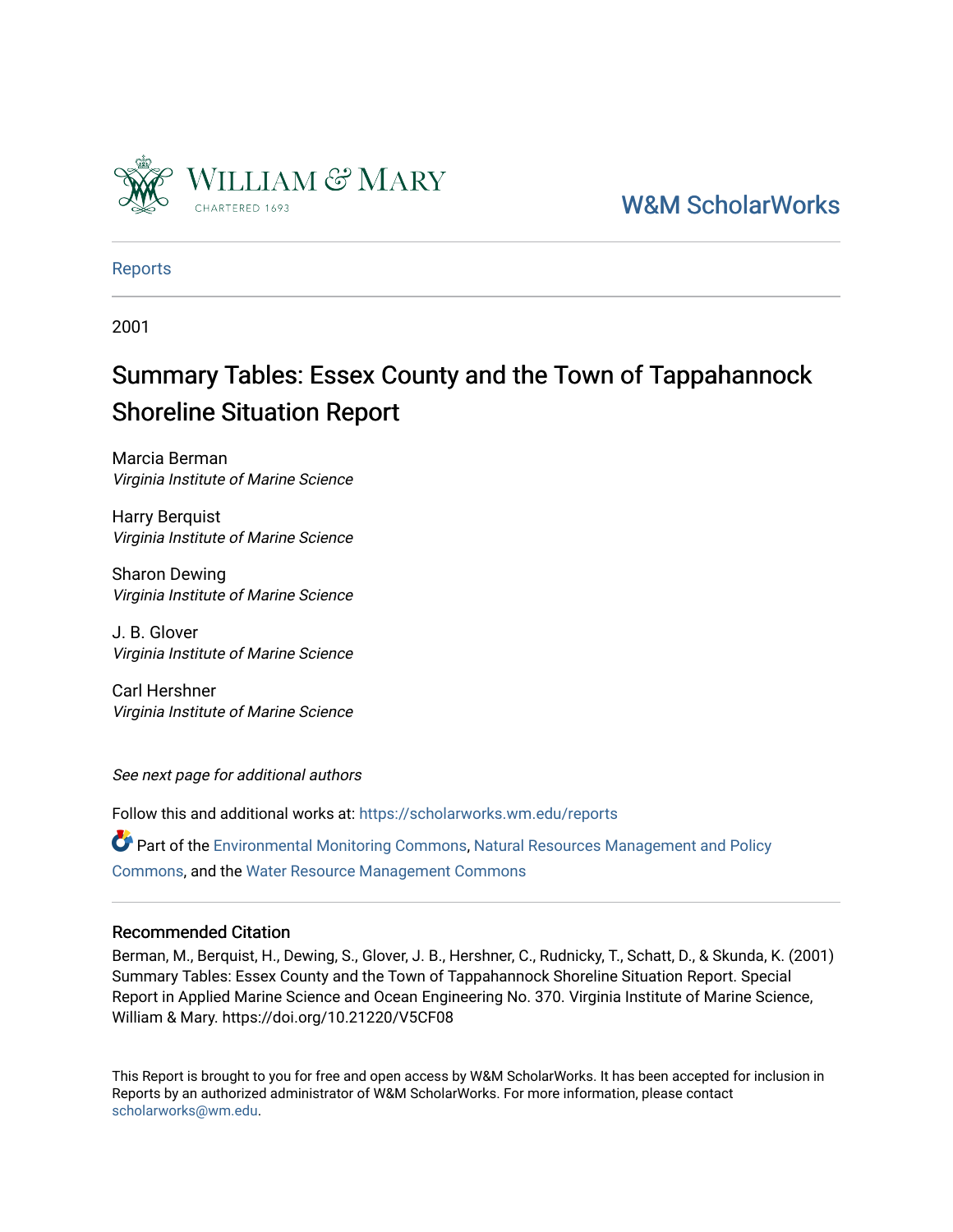#### Authors

Marcia Berman, Harry Berquist, Sharon Dewing, J. B. Glover, Carl Hershner, Tamia Rudnicky, Dan Schatt, and Kevin Skunda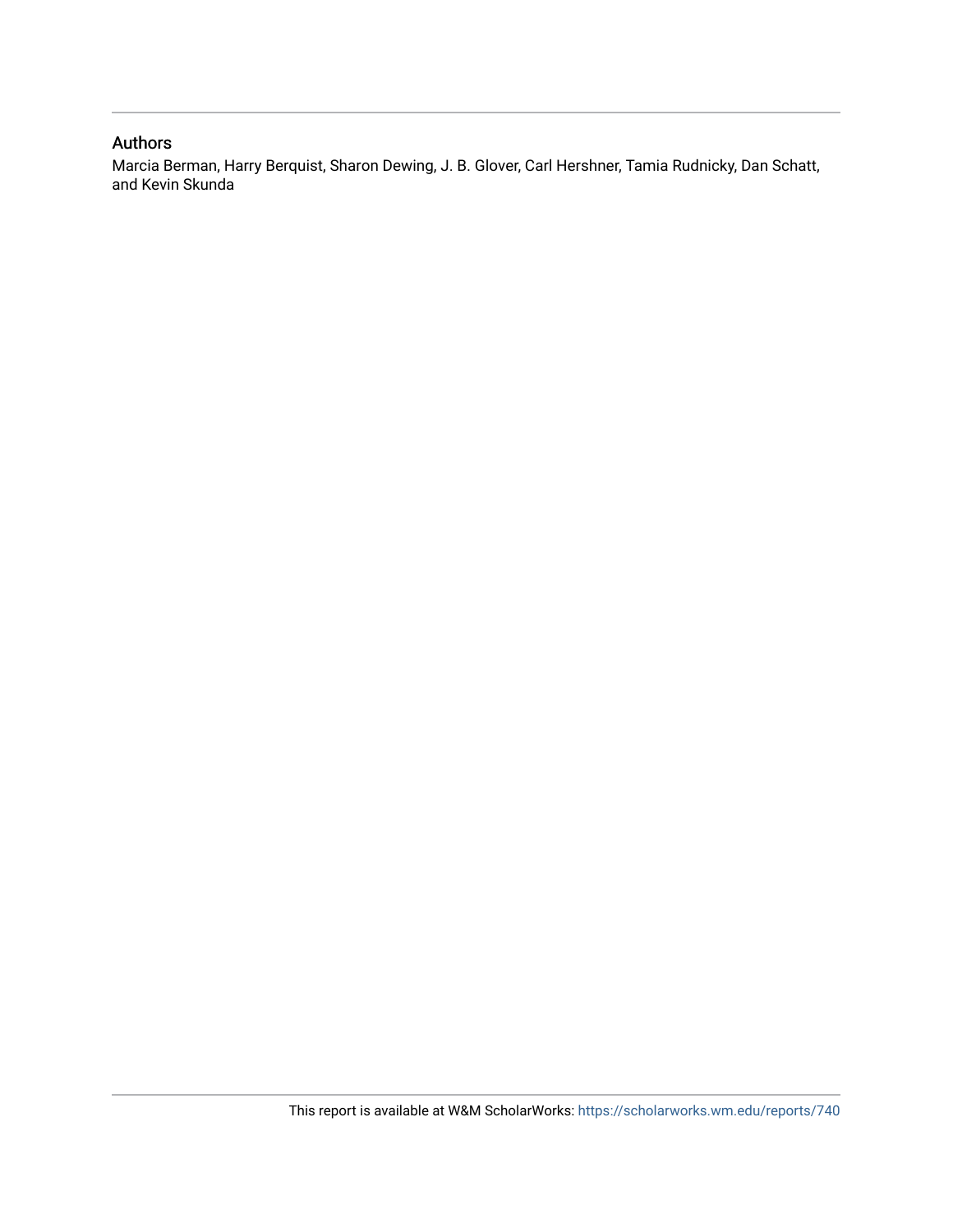|               | <b>REACH</b>    |                 |                                          |          |                              |                  |     |                        |          |                |                |                    |             |                                        |          |                |                                        |          |      |                | <b>BANK</b>    |                |                   |                |                     |                      | <b>BUFFER CONDITION</b> |                                         |                |                 |  |  |
|---------------|-----------------|-----------------|------------------------------------------|----------|------------------------------|------------------|-----|------------------------|----------|----------------|----------------|--------------------|-------------|----------------------------------------|----------|----------------|----------------------------------------|----------|------|----------------|----------------|----------------|-------------------|----------------|---------------------|----------------------|-------------------------|-----------------------------------------|----------------|-----------------|--|--|
| <b>REACH</b>  | LENGTH          |                 |                                          |          | <b>RIPARIAN LAND USE</b>     |                  |     |                        |          |                |                | SHORELINE FEATURES |             |                                        |          |                | (bank height and erosion status - (%)) |          |      |                |                |                | <b>BANK COVER</b> |                |                     | <b>BEACH PRESENT</b> |                         | MARSH PRESENT                           |                |                 |  |  |
| <b>NUMBER</b> | <b>SURVEYED</b> |                 |                                          |          | (% of reach length surveyed) |                  |     |                        | No.      | No.            | No. ramps      |                    | No.         | No.                                    | No.      | %              | $\%$                                   | $0-5$ ft |      |                | $5-10$ ft      |                | $>10$ ft          |                | (% of reach length) |                      |                         | (% of reach length) (% of reach length) |                |                 |  |  |
|               | (miles)         | forest          | scrub-shrub grass residential commercial |          |                              |                  |     | bare agriculture docks |          | bths*          |                |                    |             | private public groin** marinas jetties |          | bulkhead       | riprap                                 | low      | high | low            | high           | low            | high              |                | bare partial        | full                 | Eroding                 | Stable                                  |                | Eroding Stable  |  |  |
|               |                 |                 |                                          |          |                              |                  |     |                        |          |                |                |                    |             |                                        |          |                |                                        |          |      |                |                |                |                   |                |                     |                      |                         |                                         |                |                 |  |  |
| 25            | 3.95            | 82              |                                          |          | 2                            | $\Omega$         |     | 9                      |          |                |                |                    |             |                                        |          |                | $\Omega$                               | 100      |      |                | $\Omega$       | $\Omega$       | $\Omega$          | 0              | $\Omega$            | 100                  | $\Omega$                |                                         | $\Omega$       | 16              |  |  |
| 27            | 7.84            | 90              | 10 <sub>1</sub>                          |          |                              | $\Omega$         |     | 0                      | 0        |                |                |                    |             |                                        |          |                | $\mathbf 0$                            | 100      |      |                | $\mathbf 0$    | $\Omega$       | 0                 | 0              | $\Omega$            | 100                  | $\Omega$                | 0                                       |                | $5\phantom{.0}$ |  |  |
| 28            | 1.08            | 100             | $\pmb{0}$                                |          | 0                            | $\boldsymbol{0}$ |     | 0                      | -0       |                |                | $\Omega$           | $\Omega$    |                                        |          | $\Omega$       | 0                                      | 100      |      | 0              | $\pmb{0}$      | $\mathbf 0$    | 0                 | $\mathbf 0$    | $\Omega$            | 100                  | $\Omega$                | 0                                       | $\Omega$       | $20\,$          |  |  |
| 29            | 4.82            | 88              | 12                                       |          |                              | $\mathbf 0$      |     | 0                      | $\Omega$ |                |                |                    |             |                                        |          |                | $\mathbf 0$                            | 100      |      |                | $\mathbf 0$    | $\mathbf 0$    | 0                 | 0              |                     | 100                  | $\Omega$                | 0                                       | $\Omega$       | 14              |  |  |
| 30            | 1.97            | 64              | 11                                       |          | 14                           |                  |     | 5                      |          |                |                |                    |             |                                        |          | $\overline{c}$ | $\mathbf 0$                            | 100      |      |                | $\mathbf 0$    | $\mathbf 0$    | 0                 | 0              |                     | 100                  | 0                       | 0                                       | $\Omega$       | $\mathbf 0$     |  |  |
| 31            | 4.99            | 97              | 3                                        |          |                              |                  |     | 0                      |          |                |                |                    |             |                                        |          | $\Omega$       | 0                                      | 100      |      |                | $\mathbf 0$    | $\mathbf 0$    | 0                 | 0              | 0                   | 100                  | 0                       | 0                                       | 0              | 70              |  |  |
| 32            | 3.82            | 56              | 11                                       |          | 21                           |                  |     | 11                     | -5       |                |                |                    |             |                                        |          |                | $\mathbf 0$                            | 54       |      | 40             | $\pmb{0}$      | 6              | $\mathbf 0$       | $\overline{c}$ | 25                  | 73                   | $\Omega$                | 0                                       | $\mathbf 0$    | 12 <sub>1</sub> |  |  |
| 33            | 4.21            | $\overline{4}$  | 96                                       |          |                              |                  |     | 0                      | 0        |                |                |                    |             |                                        |          |                | $\mathbf 0$                            | 100      |      | 0              | $\pmb{0}$      | $\overline{0}$ | 0                 | 0              | $\mathbf 0$         | 100                  | 0                       | 0                                       | 0              | 98              |  |  |
| 34            | 9.14            | 22              | 68                                       |          |                              | $\mathbf 0$      |     | $\overline{2}$         | -3       |                |                | $\Omega$           | $\Omega$    |                                        |          |                | 3                                      | 84       |      | $\overline{2}$ |                |                | 6                 | 2              | 5                   | 93                   | 0                       | 4                                       | 0              | $77\,$          |  |  |
| 35            | 0.85            | 61              | 22                                       | 12       |                              | 0                |     | 5                      |          |                |                | $\Omega$           |             |                                        |          |                | 0                                      | 70       |      |                | 21             | 0              | 3                 | 0              | 15                  | 85                   | 0                       | 40                                      | 0              | 23              |  |  |
| 36            | 16.59           | 60              | 39                                       |          | $\mathbf 0$                  | $\Omega$         |     |                        | $\Omega$ |                |                | $\Omega$           |             |                                        |          |                | $\mathbf 0$                            | 99       |      |                | $\overline{0}$ | $\mathbf 0$    | 0                 | 0              | $\Omega$            | 100                  | $\Omega$                | 0                                       | $\mathbf 0$    | 98              |  |  |
| 37            | 0.94            | $\Omega$        | 27                                       | $\Omega$ | 17                           | $\overline{0}$   |     | 56                     |          |                |                | $\Omega$           |             |                                        |          |                | $\mathbf 0$                            | 93       |      |                | $\overline{0}$ | $\overline{0}$ | 0                 | $\Omega$       | $\Omega$            | 100                  | $\mathbf 0$             | 19                                      | 10             | 39              |  |  |
| 38            | 20.34           | 10 <sup>1</sup> | 87                                       |          |                              | 0                | 0   | 3                      | 0        |                |                | 0                  |             |                                        |          | $\mathbf 0$    | $\mathbf 0$                            | 99       |      |                | $\mathbf 0$    | $\mathbf 0$    | 0                 | 0              |                     | 100                  | 0                       |                                         | $\mathbf 0$    | 99              |  |  |
| 39            | 44.97           | 78              | 8                                        | 0.5      | 3                            | $\mathbf 0$      | 0.5 | 10                     |          |                |                | $\Omega$           |             |                                        | $\Omega$ | 0.07           | 0.31                                   | 90       |      |                |                | 0              | 0                 | 0              | $\Omega$            | 100                  | 0                       | 0                                       | $\overline{2}$ | $77\,$          |  |  |
| 40            | 11.87           | 90              | 9                                        |          | 0                            | 0                |     |                        | 0        |                |                |                    |             |                                        |          | $\Omega$       | $\mathbf 0$                            | 99       |      |                | $\mathbf 0$    | $\mathbf 0$    | 0                 | 0              |                     | 100                  | 0                       | 0                                       | $\Omega$       | 93              |  |  |
| 49            | 35.65           | 100             | 0                                        |          | $\mathbf 0$                  | 0                |     | 0                      |          |                |                |                    |             |                                        |          | $\mathbf 0$    | 0.08                                   | 97       |      |                | $\mathbf 0$    | 3              | 0                 | 0              |                     | 100                  | 0                       | 0                                       | $\Omega$       | 100             |  |  |
| 50            | 8.46            | $\mathbf{3}$    | 70                                       |          | 26                           | $\mathbf 0$      |     | 0                      | 26       |                |                | 0                  | 8           |                                        | $\Omega$ | 13             | $\overline{7}$                         | 81       |      | 2              | 0              | -9             |                   | 5              | $\overline{2}$      | 93                   | 0                       | 4                                       | -1             | 75              |  |  |
| 51            | 2.87            | 14              | 67                                       | 3        | 13                           | $\overline{0}$   |     | 3                      |          |                |                | $\Omega$           |             |                                        |          |                | $\overline{2}$                         | 86       |      |                | $\mathbf 0$    | $\mathbf 0$    | 0                 |                |                     | 96                   | 0                       |                                         | $\Omega$       | 93              |  |  |
| 52            | 28.01           | 93              | 5                                        |          | $\overline{2}$               | $\overline{0}$   |     | 0                      | 10       |                |                | $\Omega$           |             |                                        | $\Omega$ | 0.11           |                                        | 99       |      |                | $\mathbf 0$    | $\mathbf 0$    | 0                 |                | $\Omega$            | 100                  | 0                       | 0                                       | $\Omega$       | 96              |  |  |
| 53            | 1.04            | 13              | $\overline{4}$                           | 12       | 71                           | 0                |     | 0                      | 10       |                |                | $\Omega$           |             |                                        |          | 8              | 28                                     |          |      |                | $\mathbf 0$    | 59             | 25                |                | 11                  | 89                   | 0                       | 0                                       | $\Omega$       | 46              |  |  |
| 54            | 3.85            | $\overline{7}$  | 24                                       |          | 53                           | 15               |     | $\Omega$               | 26       | 10             |                |                    |             |                                        |          | 34             | 14                                     | 59       |      | 6              | $\Omega$       | 33             |                   |                |                     | 92                   | 0                       | 17                                      |                | 42              |  |  |
| 55            | 22.17           | 83              | 10 <sup>1</sup>                          |          | 5                            | 2                |     | 0                      | 18       |                |                |                    |             |                                        |          | $\overline{2}$ | 0.03                                   | 95       |      |                | $\mathbf 0$    |                | $\mathbf 0$       | $\Omega$       |                     | 100                  | $\Omega$                | 0                                       | $\Omega$       | 82              |  |  |
| 56            | 0.95            | $\Omega$        | 41                                       |          | 59                           | $\mathbf 0$      |     | 0                      | 11       |                |                | 0                  |             |                                        |          | 51             | $\overline{7}$                         | 90       |      |                | $\mathbf 0$    | 10             | 0                 | 0              |                     | 100                  | $\Omega$                | 6                                       | $\Omega$       | 19              |  |  |
| 57            | 0.48            | $\mathbf 0$     | $\overline{0}$                           |          | 100                          | 0                |     | 0                      | 6        |                |                |                    |             |                                        |          | 65             | 3                                      | 100      |      | 0              | 0              | 0              | 0                 | 0              |                     | 100                  | 0                       | 84                                      | 0              | 27              |  |  |
| 58            | 2.90            | 61              | 8                                        |          | 31                           | $\Omega$         |     | $\Omega$               | 15       |                |                |                    |             |                                        |          | 11             | $\overline{1}$                         | 100      |      | 0              | $\mathbf 0$    | $\mathbf 0$    | $\Omega$          |                |                     | 100                  | $\Omega$                | 6                                       | $\Omega$       | 59              |  |  |
| 59            | 49.75           | 83              | 13                                       |          | $\overline{2}$               | $\Omega$         |     |                        | 38       |                |                | $\Omega$           |             |                                        | $\Omega$ | 0.16           | 0.07                                   | 78       |      | 19             | $\mathbf 0$    | $\overline{2}$ |                   | 0              |                     | 100                  | 0                       | 0                                       | $\Omega$       | 91              |  |  |
| 60            | 0.31            | 9               | 9                                        |          | 82                           | 0                |     | 0                      | 8        | 3              | 3              |                    |             |                                        |          | 60             | $\mathbf 0$                            | 100      |      | $\mathbf 0$    | $\mathbf 0$    | $\mathbf 0$    | 0                 |                |                     | 100                  |                         |                                         | 0              | 34              |  |  |
| 61            | 1.58            | 23              |                                          |          | $70\,$                       | $\mathbf 0$      |     | $\mathbf 0$            | 21       |                | 14             |                    |             |                                        |          | 68             | 6                                      | 95       |      |                | $\mathbf 0$    |                | 0                 | 0              |                     | 100                  | 0                       |                                         | 0              | 29              |  |  |
| 62            | 0.19            | $\mathbf 0$     | $\mathbf 0$                              |          | 100                          | 0                |     | 0                      | -5       |                |                | $\Omega$           |             |                                        |          | 60             | 28                                     | 100      |      |                | $\pmb{0}$      | $\mathbf 0$    | 0                 | 0              |                     | 100                  | 0                       | 0                                       | $\Omega$       | $\mathbf 0$     |  |  |
| 63            | 0.63            | $\mathbf 0$     | 51                                       |          | 49                           | $\mathbf 0$      |     | 0                      |          | $\overline{c}$ |                | 0                  | $\mathbf 0$ |                                        | $\Omega$ | 22             | 19                                     | 100      |      |                | $\mathbf 0$    | $\mathbf 0$    | 0                 | 0              |                     | 100                  | 0                       |                                         | 0              | 53              |  |  |
| 64            | 0.58            | 49              | 11                                       |          | 40                           | 0                |     | 0                      | 6        | 2              | 2              | 0                  | $\mathbf 0$ | 0                                      | $\Omega$ | 15             | 28                                     | 100      |      | 0              | $\mathbf 0$    | $\mathbf 0$    | 0                 | 0              |                     | 100                  |                         | 0                                       | $\Omega$       | 87              |  |  |
| 65            | 0.90            | 70              | 5                                        |          | 25                           | $\Omega$         |     | 0                      | $\Omega$ |                |                | $\Omega$           | $\Omega$    |                                        |          | $\mathbf 0$    | 28                                     | 70       |      | 19             | $\Omega$       | 11             | 0                 |                |                     | 100                  |                         |                                         | $\Omega$       | 70              |  |  |
| 66            | 3.99            | 34              | 22                                       |          | 31                           | $\Omega$         |     | 12                     | 19       |                | $\overline{2}$ | $\Omega$           | 2           |                                        |          | 12             | $\overline{7}$                         | 73       |      | 10             | $\Omega$       |                |                   |                |                     | 95                   | 6                       | 24                                      | 10             | 63              |  |  |

# Table 4. Essex County Shoreline Attributes - River Reach Data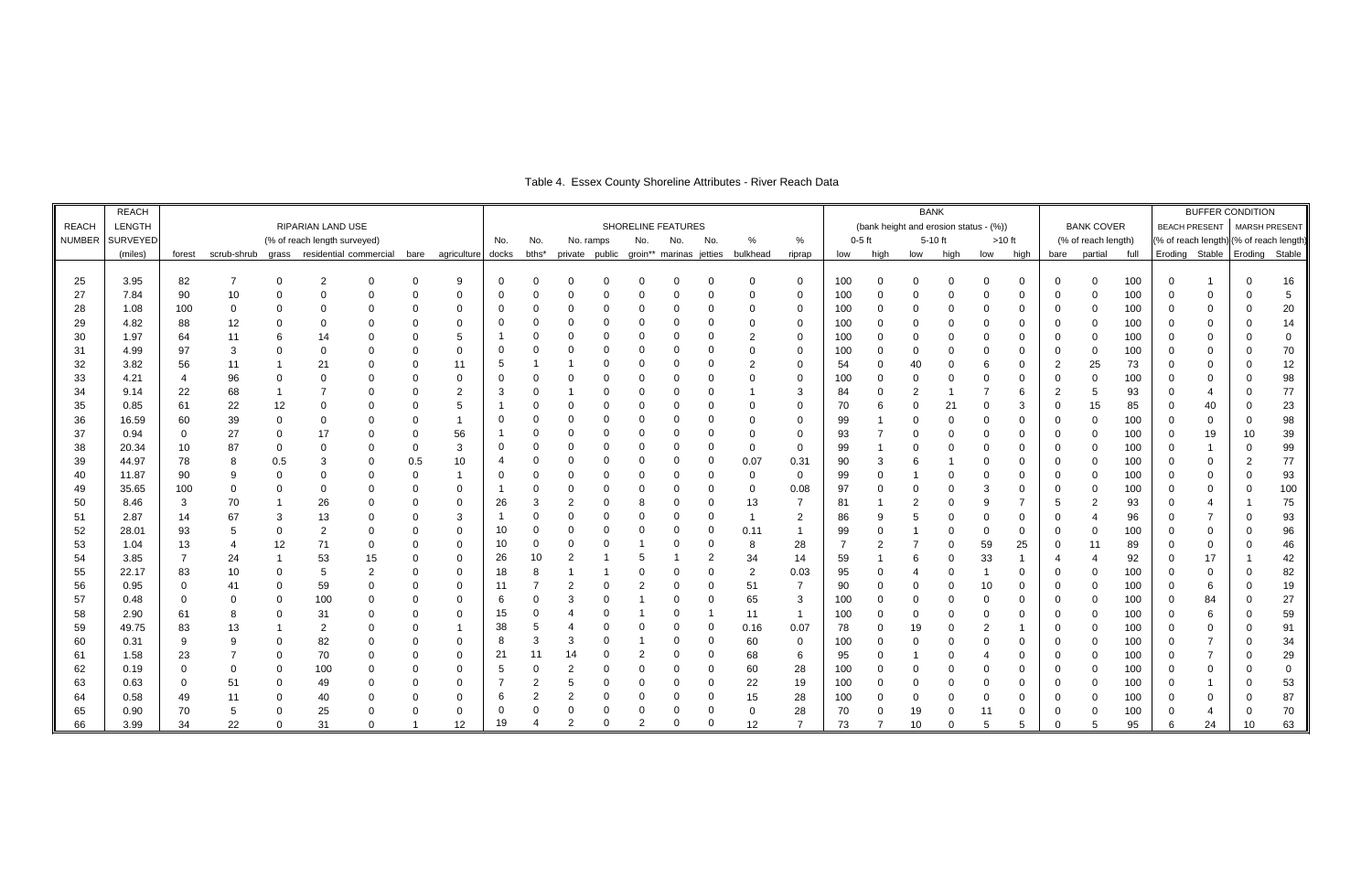|              | REACH           |                              |                                          |      |                   |      |                    |                   |     |       |           |  |     |            |  | <b>BANK</b>                                     |                                        |        |      |      |           |          |                   |      | <b>BUFFER CONDITION</b> |                               |      |      |                                         |       |
|--------------|-----------------|------------------------------|------------------------------------------|------|-------------------|------|--------------------|-------------------|-----|-------|-----------|--|-----|------------|--|-------------------------------------------------|----------------------------------------|--------|------|------|-----------|----------|-------------------|------|-------------------------|-------------------------------|------|------|-----------------------------------------|-------|
| <b>REACH</b> | LENGTH          |                              |                                          |      | RIPARIAN LAND USE |      | SHORELINE FEATURES |                   |     |       |           |  |     |            |  |                                                 | (bank height and erosion status - (%)) |        |      |      |           |          | <b>BANK COVER</b> |      |                         | BEACH PRESENT   MARSH PRESENT |      |      |                                         |       |
|              | NUMBER SURVEYED | (% of reach length surveyed) |                                          |      |                   |      |                    |                   |     | No.   | No. ramps |  | No. | No.<br>No. |  |                                                 |                                        | 0-5 ft |      |      | $5-10$ ft | $>10$ ft |                   |      | (% of reach length)     |                               |      |      | (% of reach length) (% of reach length) |       |
|              | (miles)         | forest                       | scrub-shrub grass residential commercial |      |                   |      | bare               | agriculture docks |     | bths* |           |  |     |            |  | private public groin** marinas jetties bulkhead | riprap                                 | low    | hiah | low  | high      | low      | high              | bare | partial                 | full                          |      |      | Eroding Stable Eroding Stable           |       |
|              |                 |                              |                                          |      |                   |      |                    |                   |     |       |           |  |     |            |  |                                                 |                                        |        |      |      |           |          |                   |      |                         |                               |      |      |                                         |       |
| 67           | 0.13            |                              |                                          |      | 100               |      |                    |                   |     |       |           |  |     |            |  | 29                                              | 55                                     |        |      |      |           |          | 44                |      |                         | 100                           | 49   |      |                                         |       |
| 68           | 0.96            |                              | 18                                       |      | 82                |      |                    | $\Omega$          |     |       |           |  |     |            |  |                                                 |                                        |        |      |      |           |          |                   |      |                         | 100                           | 93   |      |                                         | 59    |
| 69           | 2.80            | 14                           |                                          |      | 57                |      |                    |                   |     |       |           |  |     |            |  |                                                 | 20                                     | 28     |      |      |           |          |                   |      |                         | 100                           |      | 59   |                                         | 38    |
| 70           | 9.03            | 58                           |                                          |      | 29                |      |                    | -0                |     |       |           |  |     |            |  | 10                                              | 19                                     | 54     |      |      |           | 23       |                   |      |                         | 89                            |      | 16   |                                         | 50    |
|              | 0.16            | 100                          |                                          |      |                   |      |                    |                   |     |       |           |  |     |            |  |                                                 |                                        | 100    |      |      |           |          |                   |      |                         | 100                           |      |      |                                         | 100   |
| 72           | 0.71            | 56                           |                                          |      | 44                |      |                    |                   |     |       |           |  |     |            |  |                                                 |                                        | 53     |      | 13   |           | 34       |                   |      |                         | 100                           |      | 66   | 0                                       | 34    |
|              |                 |                              |                                          |      |                   |      |                    |                   |     |       |           |  |     |            |  |                                                 |                                        |        |      |      |           |          |                   |      |                         |                               |      |      |                                         |       |
|              |                 |                              |                                          |      |                   |      |                    |                   |     |       |           |  |     |            |  |                                                 |                                        |        |      |      |           |          |                   |      |                         |                               |      |      |                                         |       |
| Total        | 316.65***       | 68.85                        | 20.52                                    | 0.43 | 6.98              | 0.52 | 0.10               | 2.60              | 336 | 78    | 63        |  | 34  |            |  | 2.62                                            | 1.74                                   | 88.77  | 1.11 | 5.77 | 0.42      | 3.08     | 0.85              | 0.49 | 0.91                    | 98.60                         | 0.52 | 2.49 | 0.79                                    | 79.23 |

\* boathouses

\*\* groinfields

# Table 4. Essex County Shoreline Attributes - River Reach Data (Con't)

\*\*\* Total miles of surveyed shoreline for Essex County - 125 miles of which where remotely surveyed.